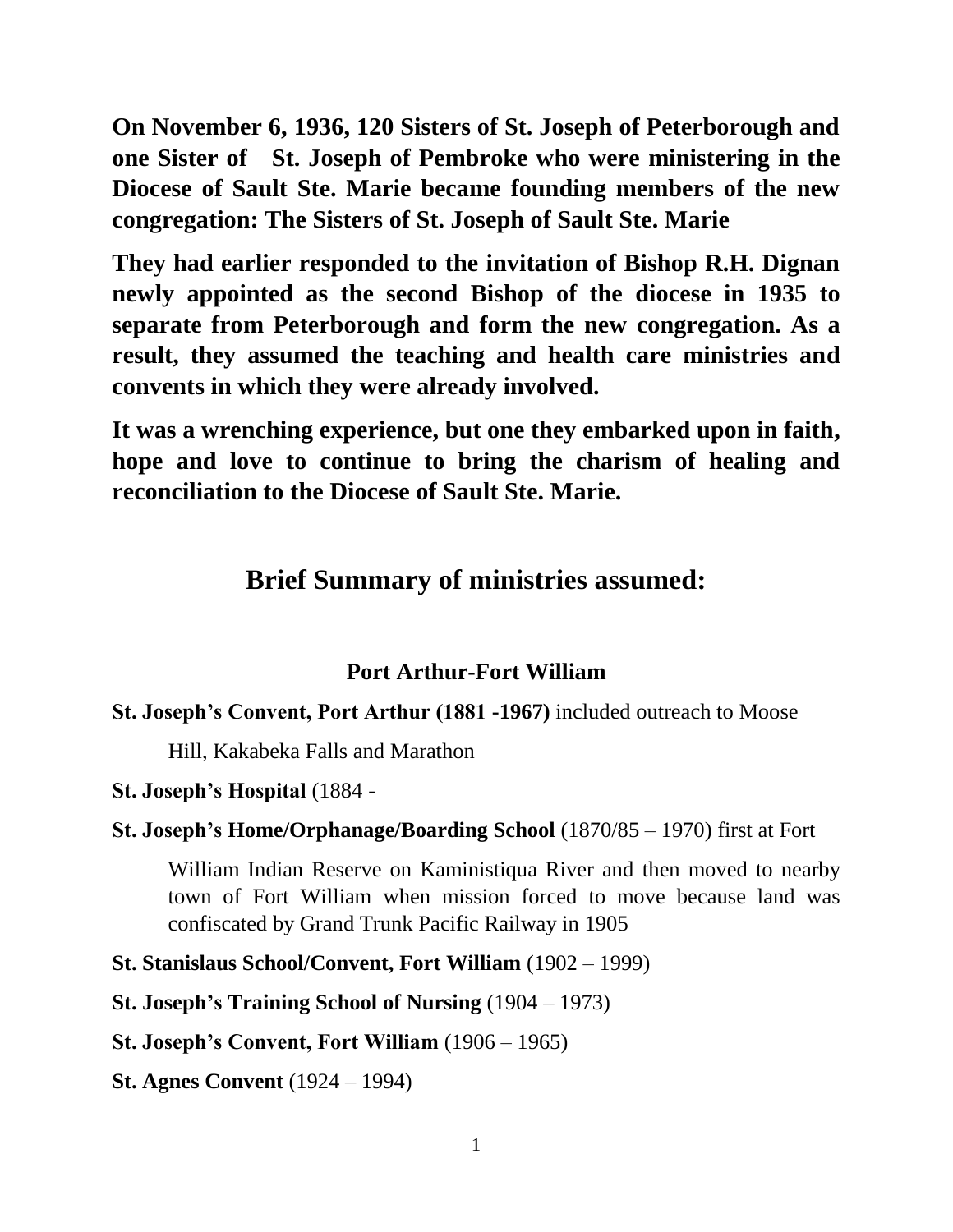#### **St. Patrick's High School** (1928/1948 – 1972)

#### **Sault Ste Marie**

**Sacred Heart Convent** (1902 – 2009) later included outreach ministry to

Batchewana, Goulais River, Searchmont, Hayden, Echo Bay, St. Joseph's Island, Desbarats, Mississauga Reserve

#### **North Bay**

**St. Mary's Convent** (1906 – 1920) included ministry outreach to Callendar, Garden Village

**St. Joseph's Academy/Convent** (1920- 1982)

**St. Joseph's Hospital/Convent** (1931-)

**St. Joseph School of Nursing** (1931- 1972)

#### **Sudbury**

**St. Joseph's Convent (**1924 – 1957) later included outreach to Creighton Mine, Coniston, Naughton, Wahnapitae Val Caron, Hanmer, Whitefish Falls

\*\*\*\*\*\*\*\*\*\*\*\*\*\*\*\*\*\*\*\*\*\*\*\*\*\*\*\*\*\*\*\*\*\*\*\*\*\*\*\*\*\*\*\*\*\*\*\*\*\*\*\*\*\*\*\*\*\*\*\*\*\*\*\*\*\*

# **Port Arthur 1881**

**St. Joseph's Convent, Port Arthur (1881 -1967)** The convent was built for five Sisters of St. Joseph of Toronto who arrived to Prince Arthur's Landing at the request Bishop Jamot, Apostolic Delegate of Northern

Ontario to open a school in the Jesuit St. Andrew's parish. Due to rail construction and forestry work camp accidents and illness among the citizens,



part of the convent was turned over to patients until the hospital was built.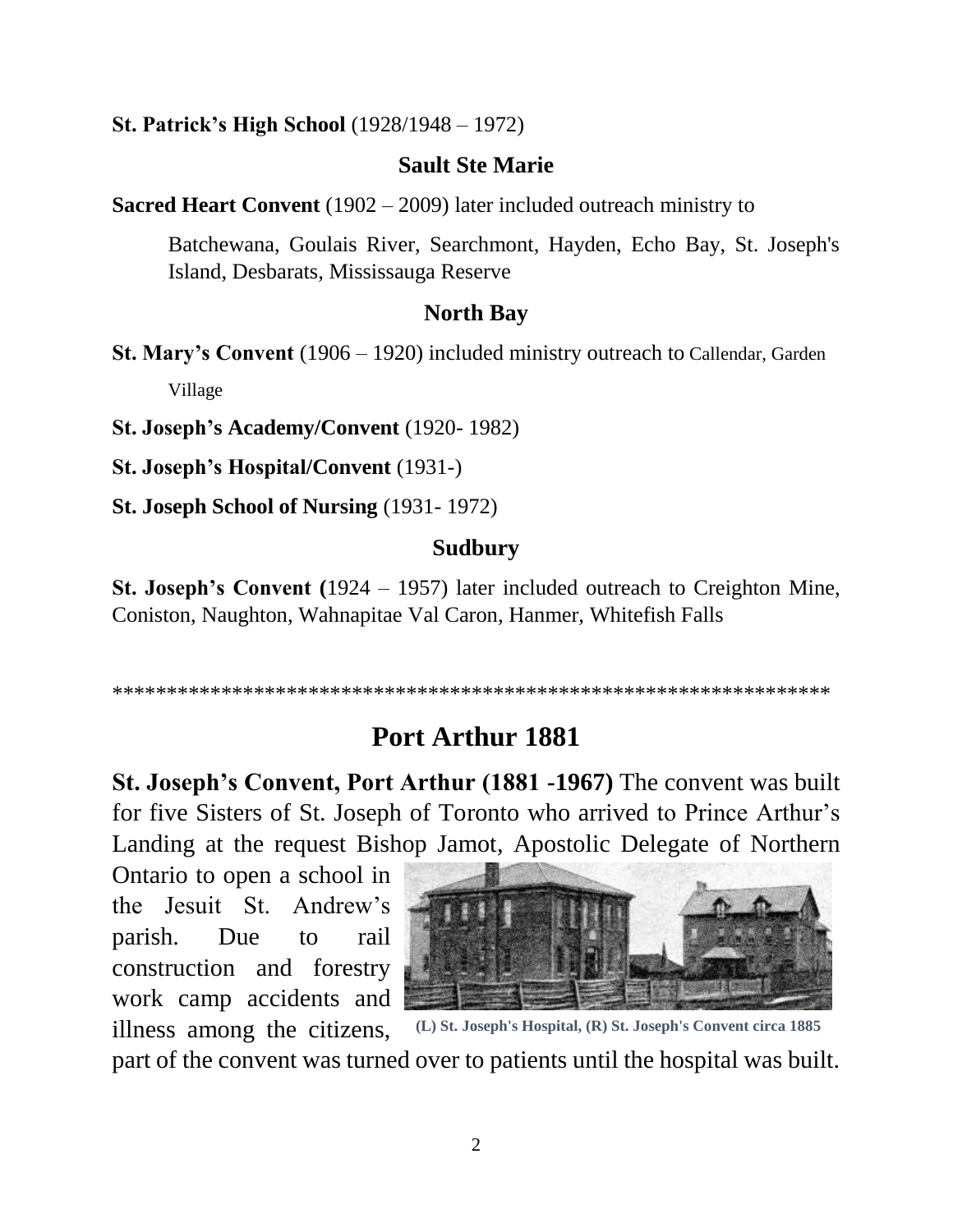

At first a free-standing building, **St. Joseph's Convent**, Port Arthur was later enlarged and attached to the nearby expanding St. Joseph's Hospital. In 1936 the convent was assumed by the new congregation of Sisters of St. Joseph of Sault Ste. Marie.

**(L) Convent attached to (R) hospital**

**St. Joseph's Hospital** actually began in the convent in 1882 when injured and sick were brought to the Sisters for care. At one point there were 13 patients in the convent, which was referred to in the local newspaper "The Sentinel" as "St. Joseph's Hospital". In 1883, the present



site of the hospital was procured through the efforts of MP James Conmee from the Ontario Government and a two story building constructed. However, at first the building was needed for a growing number of students, so the patients remained in a wing of the convent until seventeen were transferred on May 17,1885. Prior to this, over 200 patients of all denominations and nationalities had been cared for by the Sisters in their convent home.

Founded in 1884 by Mother Monica (Flynn), until 1900 St. Joseph's Hospital was the only hospital in the region. In 1922 Dr. McEachern,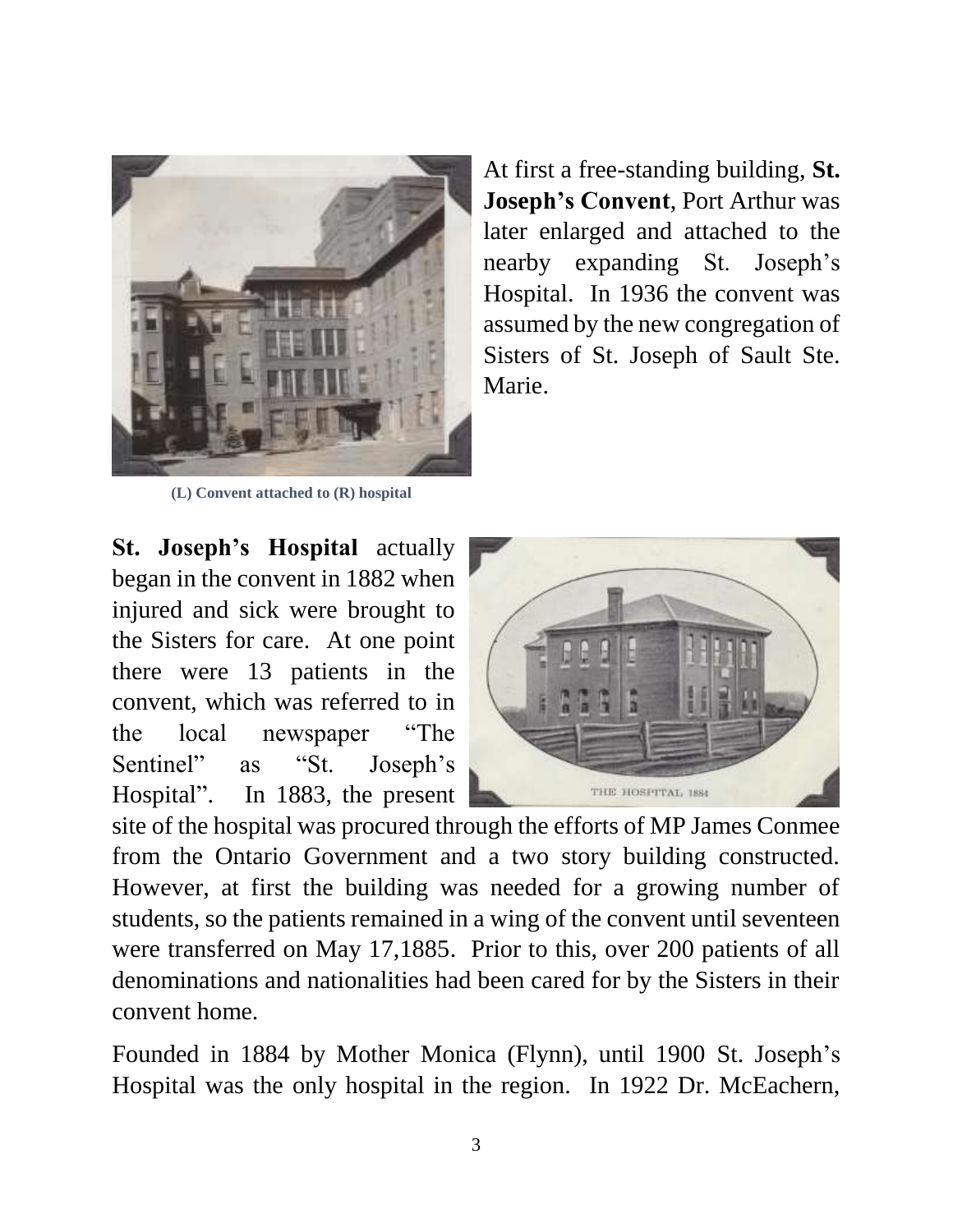Director of the Hospital Standardization of Canada, placed St. Joseph's General Hospital in the list of A-01 Standard Hospitals. Mother Monica remained at the helm until her retirement, followed by her death in 1931. Every day she visited every patient in the hospital. Over the years in spite of severe financial difficulties there were several expansions (1904, 1915, 1928). The Sisters went begging in the railway and forestry work-camps offering a "hospital insurance coupon" to anyone who made a donation. Annual picnic bazaars, sales, concerts garden parties, tag days and collecting in all sorts of conveyances were essential in guaranteeing the survival of the young hospital. In 1934, the 50<sup>th</sup> Jubilee of St. Joseph's Hospital was widely celebrated in the city.

Sister Dymphna (McCarthy) was the second administrator, and she modernized the kitchen and the laundry; enlarged the chapel, the convent community room and built a new side porch.



St. Joseph's Hospital was assumed by the Sisters of St. Joseph of Sault Ste. Marie in 1936 and further expanded the building and services.

## Following provincial health care in 1995 it expanded to **St. Joseph's Care Group** in 1995 which, in 2017 – 2018 included

- Annual operating budget of just over \$181 million
- Two long-term care homes totaling 656 beds
- Two supportive housing buildings with 253 apartments
- 224 complex/rehabilitative care and hospice inpatient beds
- 38 inpatient mental health rehabilitation beds
- 22 crisis and stabilization beds for withdrawal management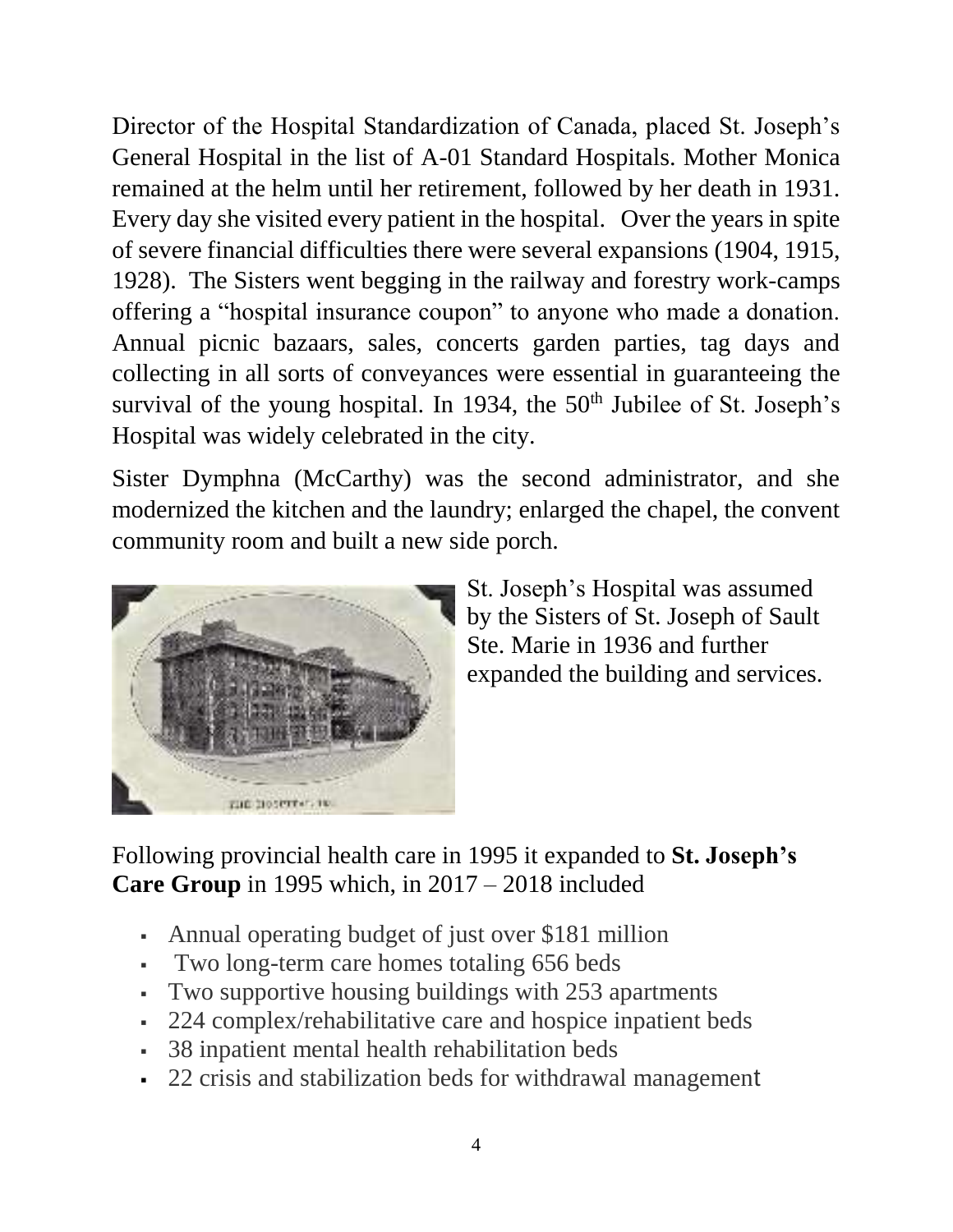And more recently: Amethyst House for out of town relatives of cancer patients; and Dawson Lodge for transitional housing and habilitation care for vulnerable adults.



**St. Joseph's Training School for Nurses** was founded in 1904 and in 1925 occupied a building purchased from MP James Conmee. A very competent teaching staff including doctors produced nurses over a three-year program who went on to hold

very responsible positions in Canada, the United States and overseas. It was classified as one of the best Nursing Schools in the province. It was assumed by CSJ-SSM in 1936.

## **Fort William 1885**



**St. Joseph's Home-Orphan Asylum**  at the Fort William Jesuit Mission on the Reserve on the Kaministiqua River, founded in 1870 by Jesuits and the Daughters of the Immaculate Heart (Miss Nardines) was assumed by the Toronto Sisters of St. Joseph

who volunteered to remain in 1890 when the Peterborough Congregation was founded. Indigenous and non-indigenous children were cared for and taught in two schools, one for boys, the other for girls. The expenses for Indigenous children were partly covered by the Federal Department of the Interior and later the Department of Indian Affairs. The expenses for the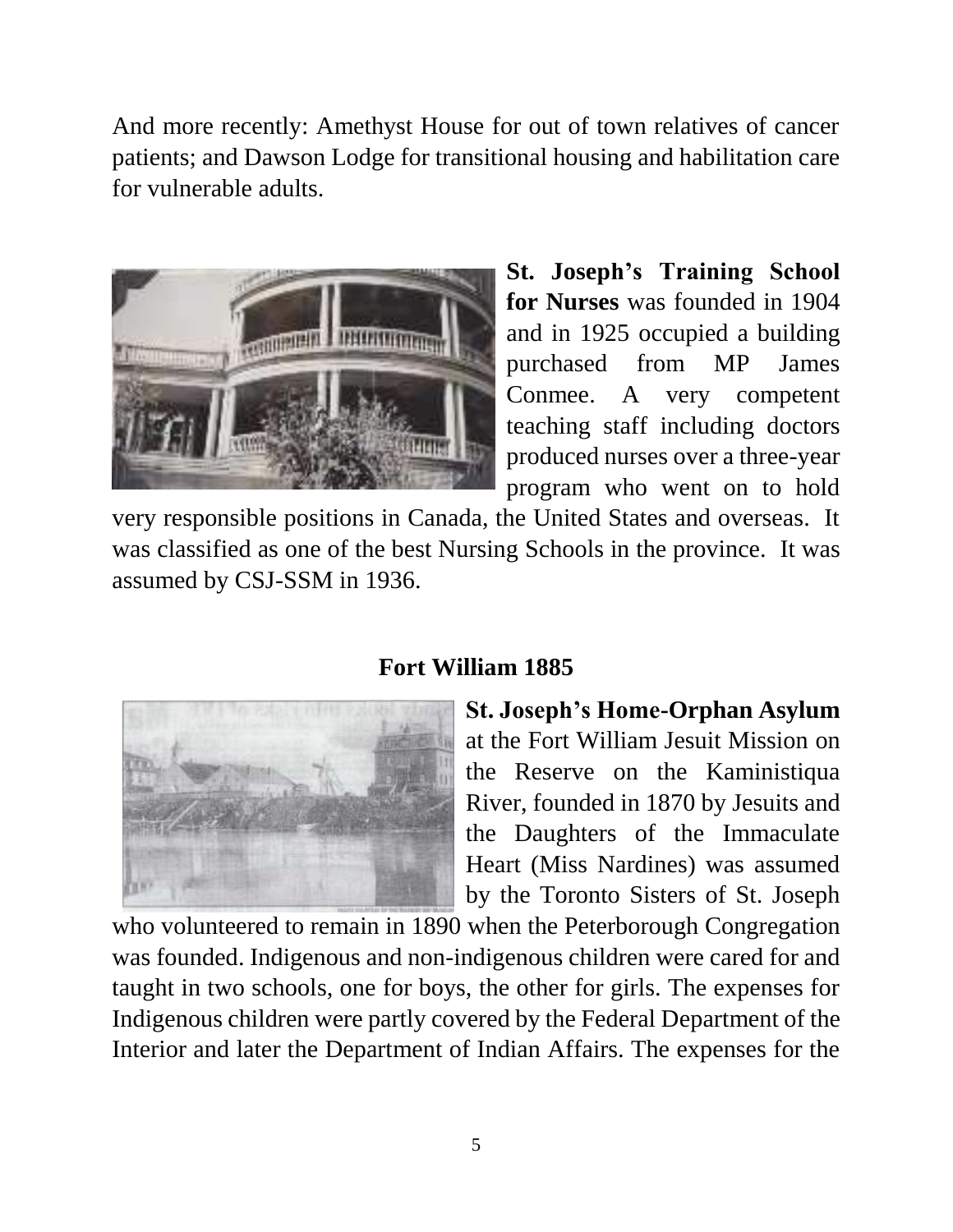non-indigenous children were partly covered by the Ontario Department of Public Welfare and also, later Family and Children's' Services.

When the new Peterborough CSJ Congregation was formed in 1890, all the Sisters at "St. Joseph's Home" voted to remain with the children at the Fort William Mission and became part of the new congregation. From the beginning and over the years, government funding was always inadequate. The Sisters went begging in the rail road construction and forestry work camps and relied on the Ladies Orphanage Aid Group, the Knights of Columbus, Catholic Women's League, Community Chest, the Elks Club and the Rotary Club, the City of Fort William, business and individual benefactors to make up the funding gap. When, in  $1903 - 04$ , typhoid fever raged throughout the region and throughout the Mission, one child and two Sisters perished. Several fires destroyed the orphanage and other buildings, the worst one being in 1895 when the conventorphanage and church were completely destroyed. Thankfully there was no loss of life.

## **St. Joseph's Boarding School:**

In 1905 the Indian Mission Reserve land was expropriated to make way for the Grand Trunk Pacific Railway. The Mission broke up into two groups; one moved west to Squaw (Mission) Bay and other settled east near Mount McKay. Both groups wanted the Sisters to rebuild the orphanage at their



**Fire Drill Day at St. Joseph's Boarding School**

site. In order not to show favoritism, Bishop Scollard recommended the orphanage-school be rebuilt in the nearby town of Fort William at the corner of Arthur and Franklin Street, which the Sisters undertook at their expense. Indigenous and non-indigenous children continued to be cared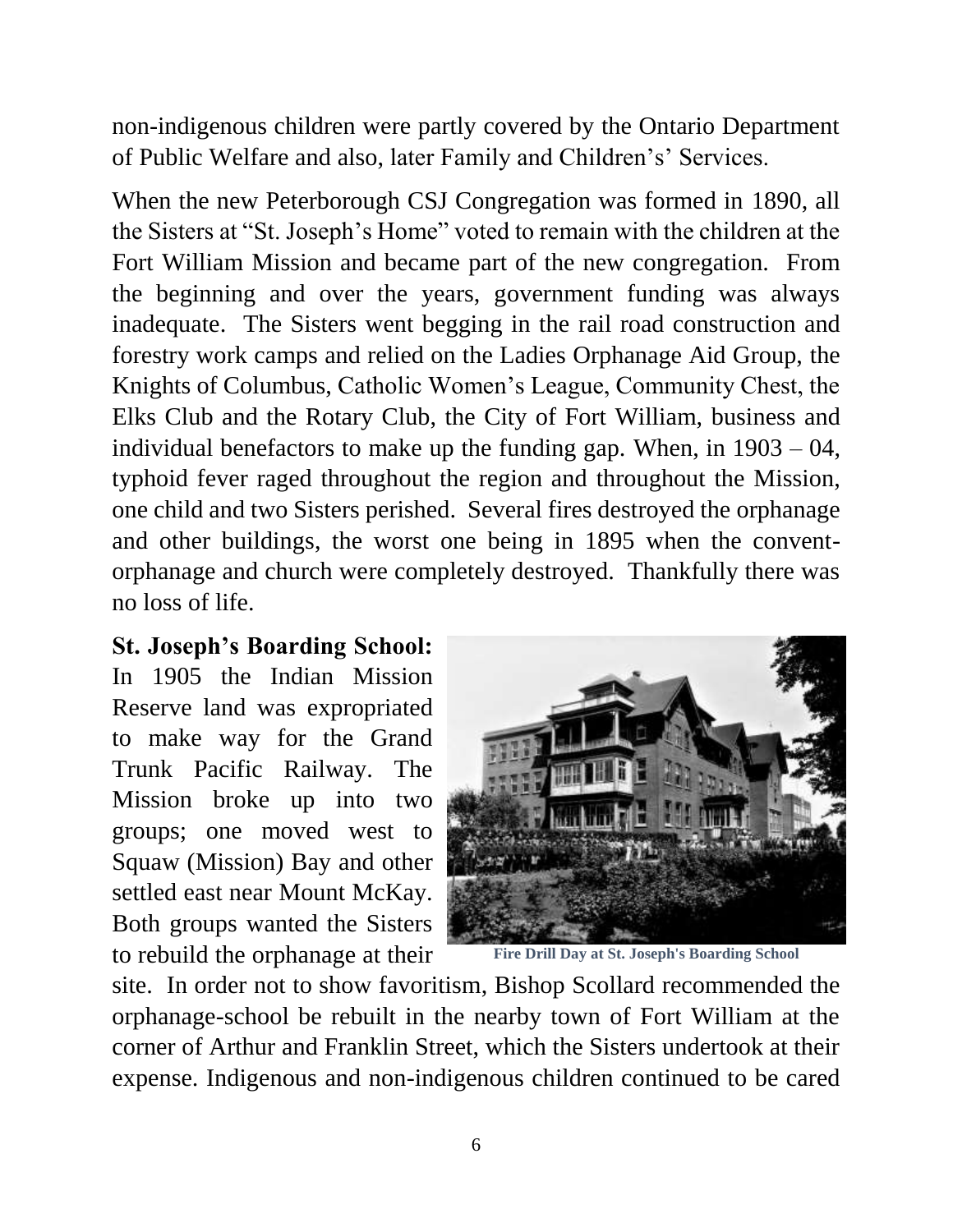for by the Sisters when the Boarding School opened in January 1909 under the direction of Mother Frances Clare and her four Sister assistants. The orphanage-school property also housed a small playground, a kitchen garden and a chicken coop. The privately owned orphanage was incorporated under the Charitable Institutions Act by the Ontario Department of Public Welfare.

Parents from nearby Indigenous Bands in the region including Nipigon, Red Rock, Batchewana, Nakina, Armstrong and others, also wanted to send their children to St. Joseph's Boarding School. Bishop Scollard was able to persuade the Department of Indian Affairs (DIA) to pay partial grants for these children also, provided the Fort William Band approved. Nevertheless, government funding remained inadequate. Eventually the DIA agreed to pay minimal per capita expenses but wanted the Sisters to limit the quota of admissions. The Sisters were always in financial straits. The music teaching Sisters helped with revenue. Fund-raising and dependence on benefactors increased and remained essential during the lifetime of St. Joseph's Boarding School. Fortunately, the people of Thunder Bay were generous!

Beside children who were sent by their parents for schooling, children were also referred by the Children's Aid Society, Crippled Children's Society, relatives of orphans, and parents of broken families. The Sisters said they would never refuse a needy child.

During the Depression in 1931 – 1932, the Sisters were caring for 108 Indigenous children. The DIA agreed to pay expenses for only 75 in 1931 and 85 in 1932. Moreover, they reduced the per capita grant by 15%. The Sisters stated they would keep the 25 extra children free of charge rather than turn them away.

According to TJ Ryan, a former student, sent as a five-year-old orphan in 1911, Sr. Ambrose (Welsh) who taught both at the Fort William Mission and the new St. Joseph's Boarding School "spoke the Indian language".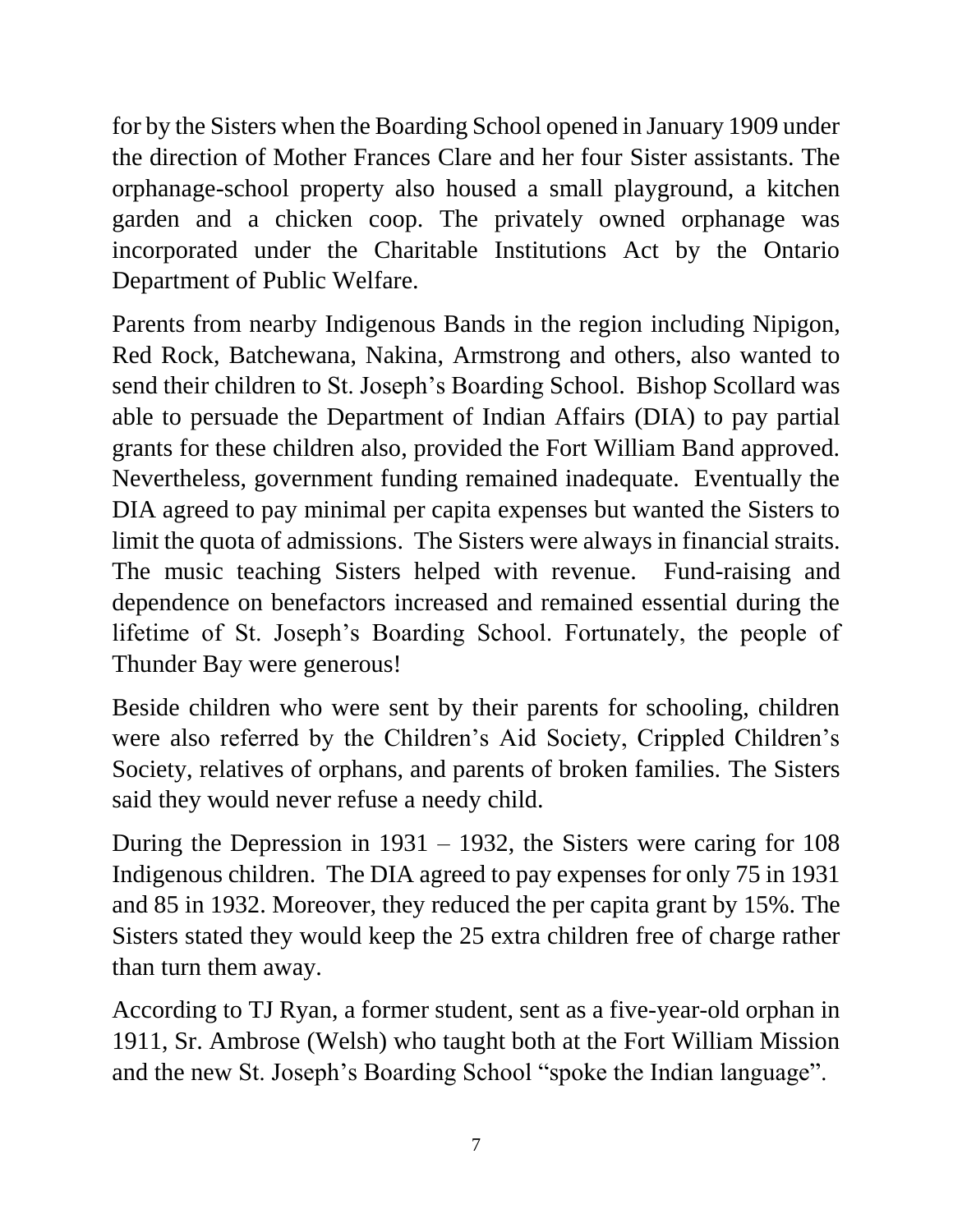The Sault Ste. Marie Congregation assumed St. Joseph's Boarding School in 1936. As day schools were expanding throughout the region, the need for boarding schools diminished and St. Joseph's Boarding School closed in June 1970.

**St Joseph's Convent** on Myles Street, Fort William opened in 1906. From 1902, the Sisters had been living across the street on the second floor of St. Stanislaus School. The Sisters living here opened and taught at taught in the St. Stanislaus School, St. Peter's School and St. Martin's elementary Schools. They also taught at St. Patrick's High School and well as teaching music.



**St. Joseph's Convent, Fort William**

The Sisters of St. Joseph of Peterborough teaching at St. Patrick's High school remained in Fort William and lived at this convent until 1946 when it was assumed by the Sault Congregation.



**1St. Agnes Convent, West Fort William**

**St. Agnes Convent** was established in 1924 in West Fort William. Here the Sisters taught music and went out to teach in the Fort William Catholic elementary schools including nearby St. Martin's School and St. Patrick's High School. The convent was assumed by The Sisters of St. Joseph of Sault Ste. Marie in 1945 and the remaining Peterborough Sisters went to live at St. Joseph's Convent on

Myles Street. St. Agnes' Convent was destroyed by fire in 1994.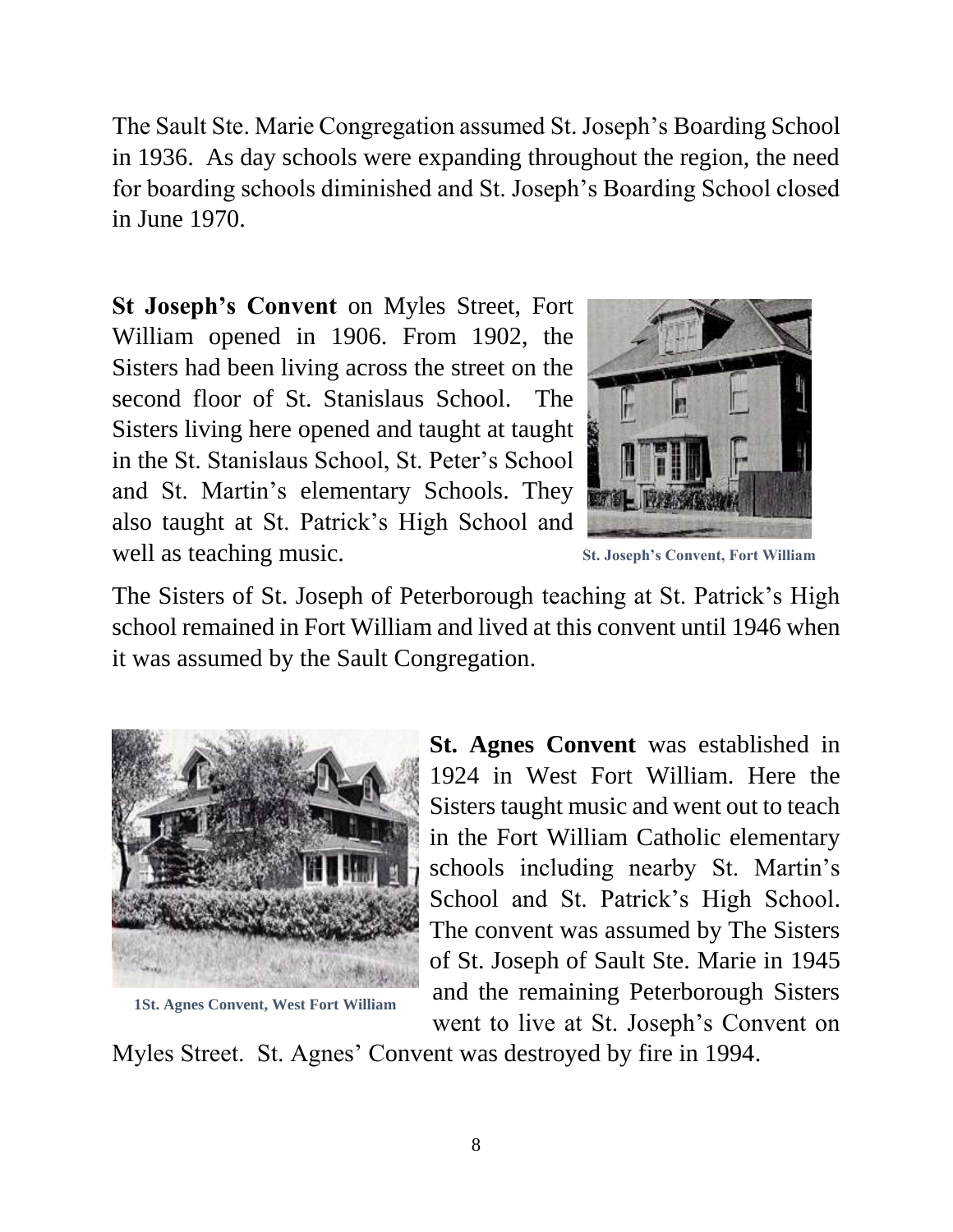**St. Patrick's High School,** Fort William was founded in 1928 by St. Patrick's Jesuit Parish. Both elementary and secondary grades were taught there in the first years until more elementary schools were built. The teaching Sisters lived at either St. Agnes Convent or St. Joseph's



**2St. Patrick's High School**

Boarding School. The Sisters of St. Joseph of Peterborough taught there until 1948, at which time the Sisters of St. Joseph of Sault Ste. Marie assumed the teaching and principalship roles until 1972.

### **Sault Ste. Marie Foundation 1902**



**Sacred Heart Convent**

**Sacred Heart Convent** was founded in 1902 at 1 Herrick Street for Sister elementary school teachers who would teach in the first of five Catholic elementary schools for the next 35 years beginning with Sacred Heart School. Next, St. Mary's was built for the Italian population at Holy Rosary Parish, then Holy Angels in Blessed Sacrament Parish, then St. Stanislaus and St. Joseph's Schools. The convent was assumed in 1936 by the

Sisters of St. Joseph of Sault Ste. Marie. Outreach grew to include ministry to Batchewana, Goulais River, Searchmont, Hayden, Echo Bay, St. Joseph's Island, Desbarats and Mississauga Reserve.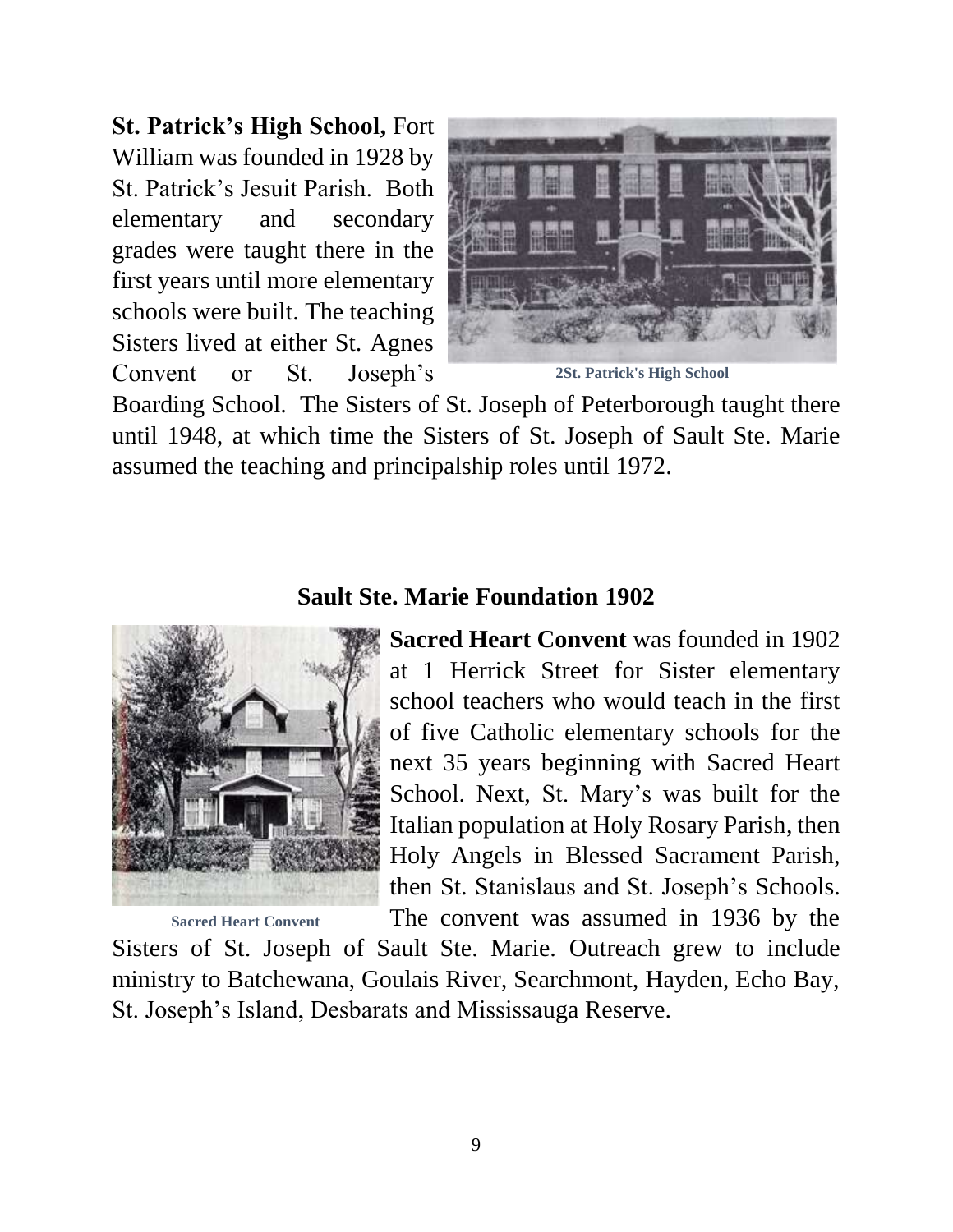## **North Bay Foundation 1906**

**St. Joseph's Academy** on McIntyre Street, across from the Cathedral, originally the Grand Union Hotel was purchased in 1920 by the Peterborough Sisters for a boarding and a day school for girls beginning with grade nine and a commercial class. The Sisters had been living



temporarily at first in home purchased by Bishop Scollard: "St. Mary's Convent" following their arrival in the city in 1906 to teach at St. Mary's School and later St. Joseph's, St. Rita's and St. Teresa's Schools. In 1909 they moved to a beautiful convent built for them on Klock (later Algonquin) Avenue next to the Cathedral.

The transition after the purchase, to St. Joseph's Academy was not easy! The Sisters had to clean the hotel before it was ready for occupancy. A high school grade was added each year and soon the Sisters had to enlarge the Academy later adding a new wing with chapel, recreation room, dining room, classrooms, dormitories and a large music department. It was the only English Catholic boarding school in Northern Ontario at the time and boarders flocked to it in large numbers.

When The Sisters of St. Joseph assumed St. Joseph's Academy in 1936, it became their temporary Motherhouse until they and students moved to the newly built St. Joseph's Motherhouse and College in January 1939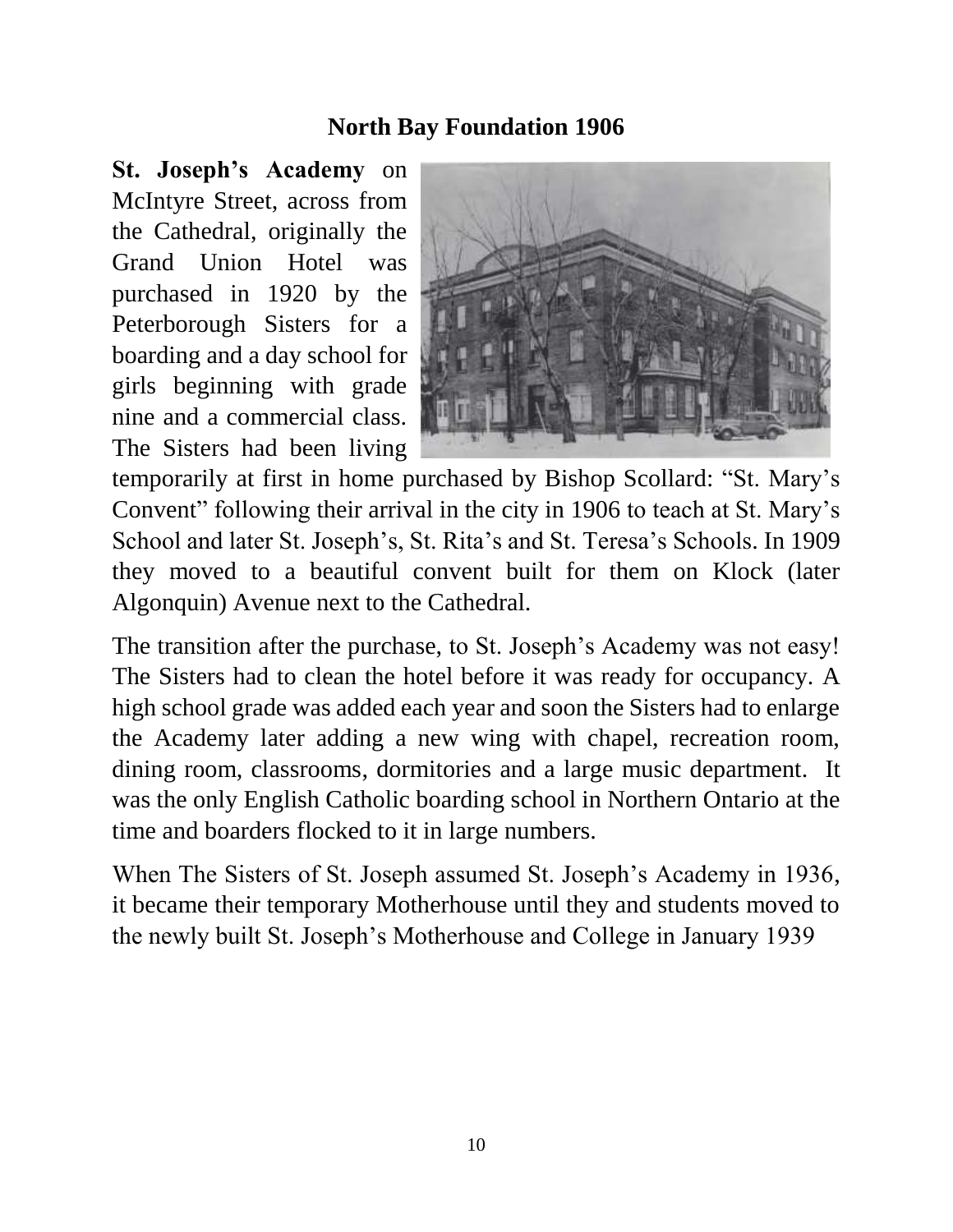**St. Joseph's Hospital,** a four story, 90 bed fire resistant building on McLaren Street was opened in 1931 by Mother St. Philip (McGrath) and included **St. Joseph's School of Nursing** under the direction of Sister Felicitas (Whittaker) a remarkable



woman who also gave a paper on *The Improvement of Ward Teaching and Supervision* at the Catholic Association of Hospitals in Ottawa in April 1932**.** The Victoria Memorial Hospital had been in operation for over 25 years and for the last 15 years had proved inadequate, according to a letter from Bishop Scollard.

Some of the Peterborough Sisters stayed at the hospital to found the new Congregation of Sault Ste. Marie including Mother St. Philip who was appointed the first General Superior for 1936 – 1937 when the first General Chapter took place. She remained at the hospital she built until her death.

St. Joseph's Hospital later initiated St. Joseph's Treatment Centre for addictions in 1974 and an Infant Development Program (later Family Enrichment Program in 1978.